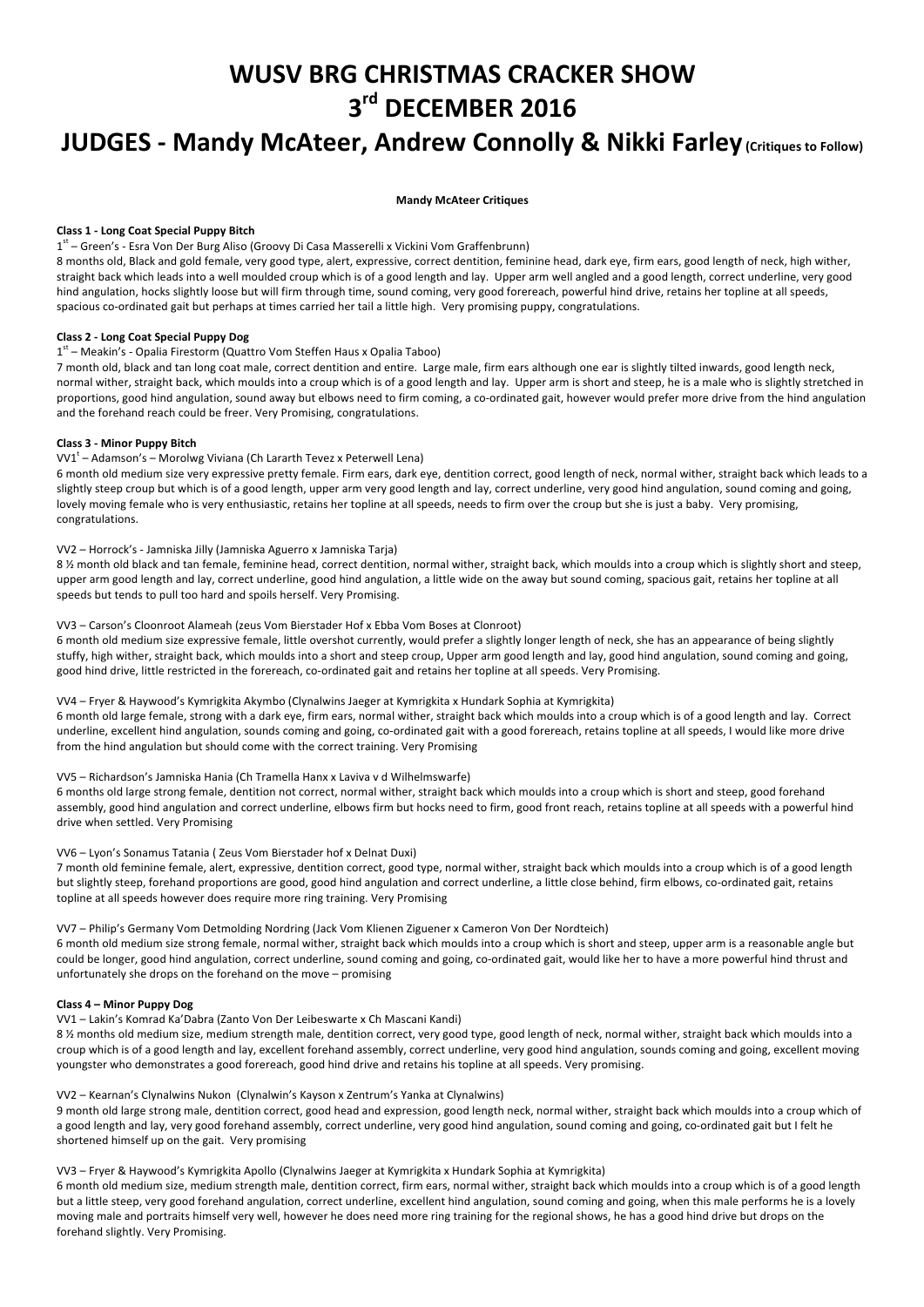#### VV4 Colton & Lawrence's Sonamus Oberon (Zeus V Bierstader hof x Delnat Duxi)

7 month old large male of medium strength. Dentition not correct, normal wither, straight back which moulds into a croup which is of a good length but a little steep, good forehand assembly, good hind angulation, elbows and hocks need to firm, spacious co-ordinated gait. Very Promising

#### **Class 5 – Puppy Bitch**

#### VV1 - Hall & Adam's Gayville's Panama (Willy Vom Kuckucksland x Paris Vom Simpor)

10 month old medium size, medium strength female, normal wither, straight back which moulds into a croup which is a good length and lay, upper arm a good angle but perhaps could be a little longer, correct underline, good hind angulation, sound away, a little narrow coming, very good forereach on the gait, powerful hind thrust, retains her topline at all speeds but owners should be careful with regards to the outside attraction as too much can spoil her outline and cause her to drive too hard. Very Promising.

## VV2 - Hylands & Cooper's Arlandohy Dixi (Yupp Vom Hammelsbacher hof x Arlandohy Isha)

9 % month old female who is very pretty and expressive, feminine, normal wither, straight back which moulds into a croup which is a little short but well moulded. The untidy hair over the croup gives a different impression of the lay of the croup, front angulation good, correct underline, good hind angulation, sound coming and going, enthusiastic spacious gait, retains her topline on the gait however the hair does detract from the overall appearance and makes the croup appear to bounce up and down during the gait. Very promising.

### **Class 6 – Puppy Dog**

## VV1 - Hall & Adam's Gayville's Peli (Willy Vom Kuckucksland x Paris Vom Simpor)

10 month old medium size medium strength male, dentition correct, good length of neck, normal wither, straight back which moulds into a croup which is a good length and lay, forehand assembly is very good, correct underline, excellent hind angulation, sound coming and going, co-ordinated spacious gait and retains his topline at all speeds. I would like to see more lead control, the dog was very on and off the pace looking for his attractors which can spoil the overall appearance. Very promising.

#### VV2 - Hughes' Gayville's Picasso at Barshar (Willy Vom Kuckucksland x Paris Vom Simpor)

10 month old medium size and medium strength mae, good length of neck, high wither, straight back which moulds into a croup which is short which is short and steep, upper arm is a good length but could be better angled, correct underline, firm elbows but hocks need to firm, a co-ordinated gait, a little shorter than the first dog but he has a good forereach and hind drive and retains his topline on the move. Very Promising

### VV3 – Guy's Marinita Zaiden (Marinita Usko x Marinita Nabraska)

9 month old medium size, medium strength male, good length of neck, normal wither, straight back which moulds into a croup which is a good length and lay, very good forehand assembly, correct underline, sound coming and going, on the move he displays a good forereach, he is enthusiastic and when he does settle he retains his topline, however he is a little erratic and does tend to spoil himself. Very Promising.

#### **Class 7 – Baby Puppy Female**

The baby puppy female class was not a judged class, however a good turnout of 7 lovely babies ranging from 4 months to 5  $\frac{1}{2}$  months in age. It was nice to see some lovely puppies coming through who displayed strong confident characters, it was also pleasing to see some nice forehand angulation coming back into the breed, something which has been lacking somewhat in recent years, some very well balanced puppies with a few catching my eye. Congratulations and I wish you the very best of luck and success in 2017.

#### **Class 8 – Baby Puppy Male**

Baby puppy male class, where 6 males were presented but again not a judged class. Similarly to the females, the male baby puppies were confident, enthusiastiv and raring to go. Again the one thing that jumped out at me was the lovely forehand assemblies and I mentioned this on the day, it was also really pleasing to see so many baby males coming through as over recent years the competition numbers have fallen quite significantly so it was great to see not only the numbers but the super quality of these puppies. I wish you the very best for the future and hope 2017 is a success for you all.

### **Andrew Connolly Critiques**

#### Long Coat Intermediate Female (2 entries, 2 present)

1st Allan, Douglas and Elizabeth - Eashallan Alexis. 13 months, Desirable rich Black and gold. Correct dentition. Good expression. Stands ok when viewed from front and rear. Forehand could be better angled, normal wither, into a straight back and well moulded croup, good body proportions, very good hind quarters. Toes in slightly when walking towards and needs to firm when walking away. Forgiven on the day due to her age. I'm sure with normal development this will not be a problem. Displays a good side gait. At times during the class her attitude appeared inconsistent. Ears need to firm. No adverse reaction to the gun shot. Graded Very good. Well done

2nd Hall's - Ardenburg Odette - 20 months, Black and rich gold with a very appealing general outlook. Top size. Correct dentition. Good expression. Stands close when viewed from front, correct behind. Good fore quarters, normal wither, into a straight back. Croup should be longer, but well moulded. Very good hind quarters. Sound coming and going. Deep chest, displays a good side gait. Albeit on the walk when allowed to pull too hard and on the move has a tendency to loose her wither. No adverse reaction to the gun shot. Graded very good. Well done

### Long Coat Intermediate Male (2 entries, 2 present)

1st Ranshaw and Askham - Sylcarr's Sabre at Reyakosa. 16 months, Black and gold sable. Correct dentition. Good expression, would prefer a slightly stronger head although displays male characteristics. Stands ok when viewed from front and rear. Good fore quarters, normal wither, into a straight back, slightly short steep croup, good hind quarters. Sound coming and going. When settled, displays a good side gait. Back should be firmer. Tail at times distracts. At times the presentation was inconsistent. No adverse reaction to the gun shot. Graded Very good. Well done

2nd Dooley's - Giantlands Fury of Fire 19 months, Desirable Black and rich gold with a very appealing general outlook. Top size. Correct dentition. Good expression. Stands ok when viewed from front and rear. Good fore quarters, good wither, into a straight back although at times when presented displayed a peak in the middle of the back, croup should be longer, very good hind quarters. Should be firmer coming and going. displays a good side gait. Like the winner at times the presentation was inconsistent. Just needs to firm throughout. No adverse reaction to the gun shot. Graded very good. Well done

#### Short Coat Junior Female (11 entries, 7 present)

1st Rice and Docherty's - Zandamoor Cora. 14 months, Black and gold, high quality female. Correct dentition. Good head and expression. An appealing outlook with harmonious construction. Stands ok when viewed from front and rear. Good fore quarters, normal wither, into a straight firm back, slightly short steep croup, but well moulded. Very good hind quarters. Sound coming, but loose walking away. This needs to firm, however with normal development I hope this firms with age. Displays a good purposeful side gait. No adverse reaction to the gun shot. Graded Very good. Well done